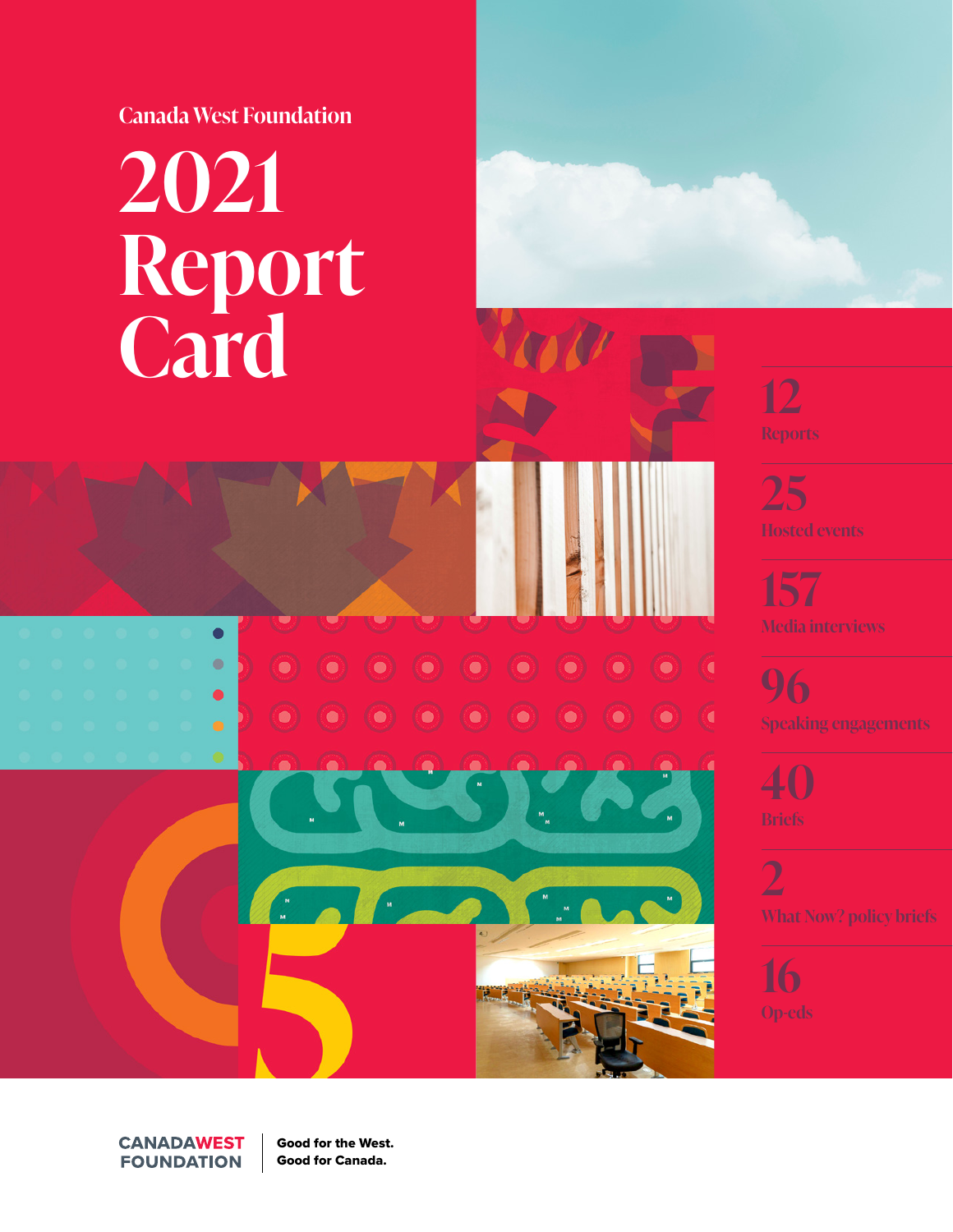## **2021 Report Card Trade & Investment Centre**

#### **policy goal**

## **The West's relations with its largest trade partners**

#### **What we promised**

#### **The United States**

We continued work started in 2020 to develop and test a rationale and agenda for Alberta, Saskatchewan and Manitoba to solve common problems directly with states in the U.S. Mountain West. We promised to convene a workshop of regional and private sector leaders including representatives from other border regions to produce a final report of recommendations for the Prairie premiers to take to their U.S. counterparts. This included a Canadian Prairie agenda for approaching U.S. governors and mechanisms for engagement.

We set out to increase general advocacy for the Cascadia Innovation Corridor between British Columbia, Washington and Oregon, and to include Calgary in the initiative.

#### **China**

Our goal was to translate experience from Australia and Brazil into policy recommendations for the Canadian government to engage China on non-tariff barrier issues in agricultural trade. We also committed to publishing the *[China Brief](https://cwf.ca/series/china-brief/)* to provide news of major issues in Western Canada's relations with China.

#### **What we delivered**

#### **The United States**

As anticipated, the Biden administration and a divided U.S. Congress and Senate have not substantially reduced trade irritants. Alarmingly for the West, Country of Origin Labelling for beef has returned. This occurred in an environment where agenda-setting for North American relations still rests largely in the hands of Ottawa and Washington, D.C. with little input from western states and provinces.

Research for the planned report is being used to prepare a *Roadmap for a renewed western partnership for North America*. CWF is working with the Western Governors Association (WGA) to host a breakfast for western Premiers at an in-person WGA summer meeting in Idaho this summer.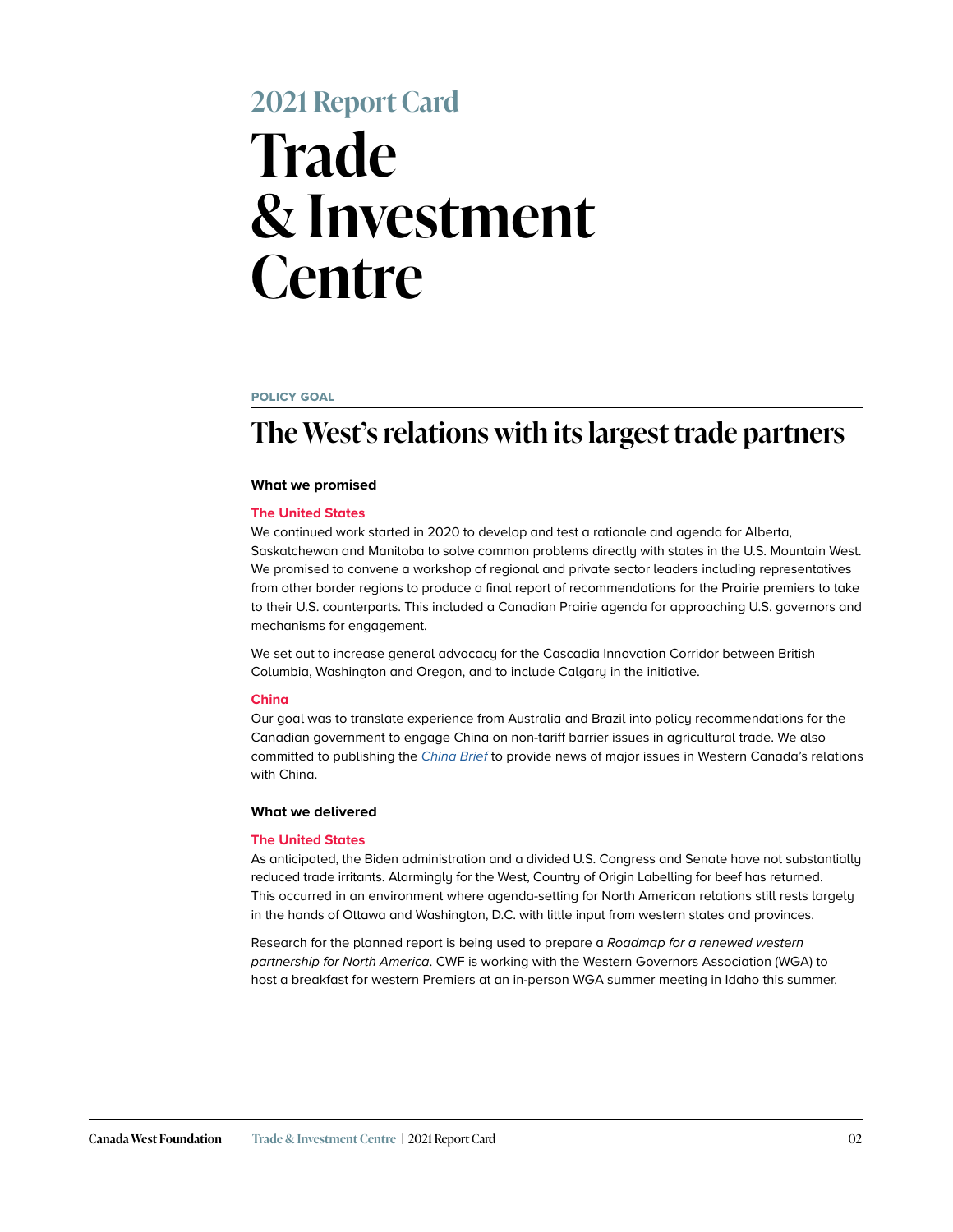- Advocacy for greater inclusion of Calgary in the Cascadia Corridor was unsuccessful and dropped. Time and effort, including advance media outreach and advocacy, were instead devoted to successful media outreach in response to the sudden re-emergence of Country of Origin Labelling (COOL) bills in the U.S. Senate.
- The Centre hosted two webinars with U.S. and Canadian experts and politicians on border relations post-COVID: *[Crossing That Bridge Now That We've Come to It: COVID-19, the border and what](https://cwf.ca/research/publications/crossing-that-bridge-now-that-weve-come-to-it/)  [we've learned](https://cwf.ca/research/publications/crossing-that-bridge-now-that-weve-come-to-it/)* and *[Talking to the Neighbours Over the Fence Post-COVID: The renewal of province](https://cwf.ca/research/publications/upcoming-event-talking-to-the-neighbours-over-the-fence-post-covid/)[state engagement.](https://cwf.ca/research/publications/upcoming-event-talking-to-the-neighbours-over-the-fence-post-covid/)*
- We monitored political, economic and trade-specific events in the U.S. that impact western Canadian interests and delivered media commentary, public speaking and briefings for industry and elected officials.

#### **China**

Despite continued deterioration of the political relationship, trade with China continued to grow, including exports. This was a rarity in the continued COVID-based decline of Canadian exports.

- Published 20 issues of the *China Brief* newsletter. In addition to our regular publication, we adapted and expanded to include tracking of China's Belt and Road Initiative and implementation of China's Five-Year Plans making the *China Brief* the only regular, Canadian source of such information.
- Convened a week-long symposium of in-depth conversations, *[China's Latest Five-Year Plan: Insights](https://cwf.ca/research/publications/symposium-chinas-latest-five-year-plan-insights-for-western-canadian-trade/)  [for Western Canadian Trade](https://cwf.ca/research/publications/symposium-chinas-latest-five-year-plan-insights-for-western-canadian-trade/)*, with international experts and Canadian stakeholders on areas of China's national Five-year Plan that impact western interests – agriculture, energy, and services.
- Published a blog providing an analysis and framework for understanding and evaluating what China's application to join the Comprehensive and Progessive Agreements for Trans-Pacific Partnership (CPTPP) trade agreement means for Western Canada.
- Published two blogs on Canada-China agricultural trade updates based on the Five-Year Plan.
- CWF hosted a talk by Canada's Ambassador to China, focused on western Canadian issues.
- CWF hosted three pop-up policies on understanding Canada's Indo-Pacific trade relations, the impact of China's fifth plenum on western Canadian trade, and the impact of global energy crises, such as in China, on western Canadian trade.
- Published additional commentary introducing western perspectives to academic and policy journals. Though this work was published under other staff affiliations the material was gleaned from CWF work and reflected western priorities.
- Monitored political, economic and trade-specific events in China that impact western Canadian interests. This work allowed CWF to deliver media commentary, present at conferences, podcasts, respond to short-notice requests to testify in parliament, government roundtables and be positioned to provide ongoing public speaking and briefings for industry and elected officials.

#### **What it means for Canada's West**

#### **The United States**

A rapid, proactive response to the return of COOL generated media coverage and raised awareness. The public conversations on COVID response brought western perspectives to issues dominated by concerns in other parts of the country. Word to develop a *Roadmap for a renewed western partnership for North America* and western participation in the 2022 WGA meeting will lay the basis for increased western influence in relations with the U.S.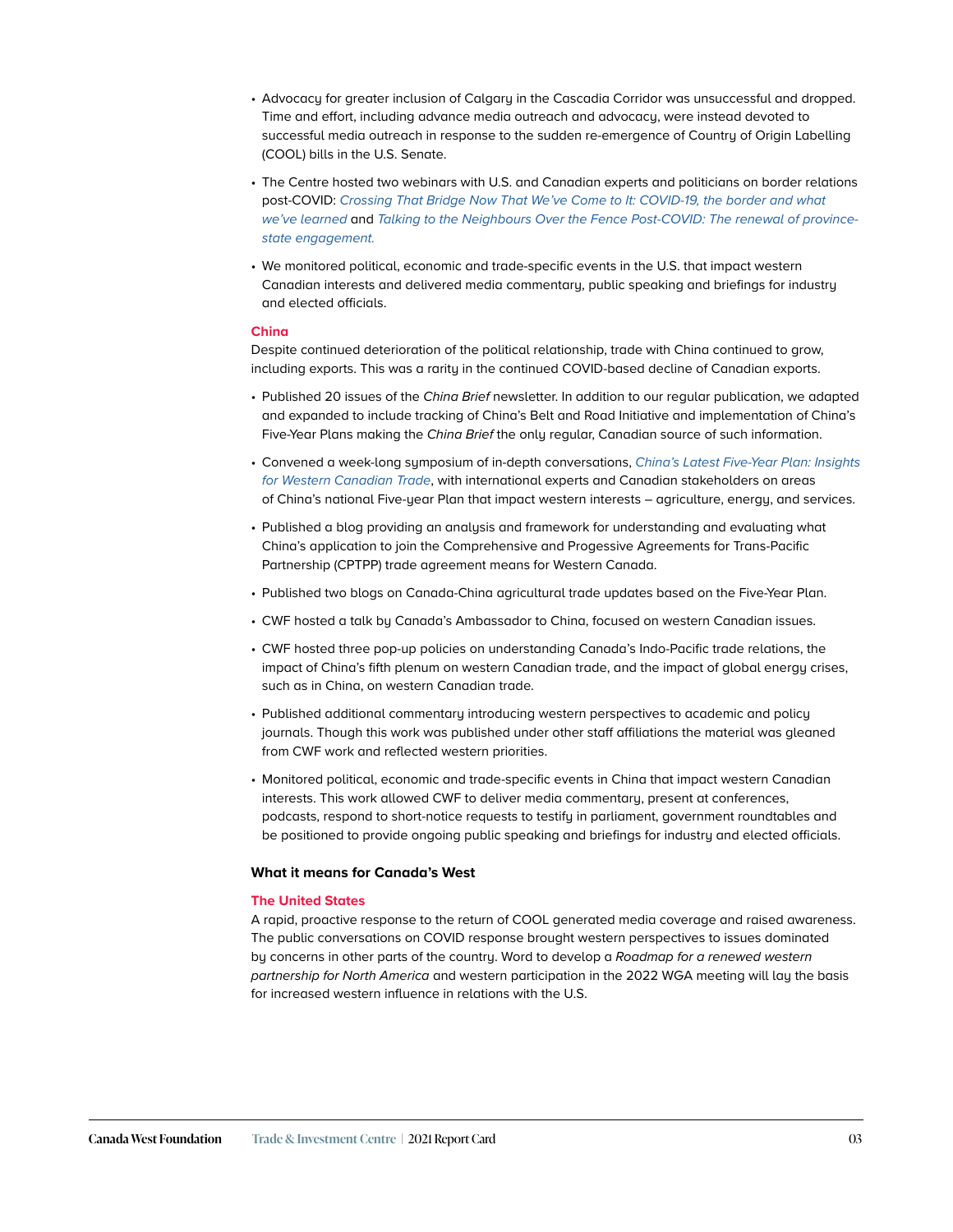#### **China**

Policy debates in Canada on China have focused on political and security issues. CWF work focused on producing intelligence and to understand trade issues has been critical to assure data and information to enable the country, and particularly western stakeholders, to manage the growing trade relationship. The *China Brief* is the only publication focused on western Canadian issues with Canada's second-largest trading partner. The brief not only digests information for western Canadian businesses and policymakers but also helps to inform other parts of Canada and foreign audiences on issues important for the West. The addition of tracking of China's Belt and Road Initiative and implementation of its Five-Year Plan will help western stakeholders avoid, or at least anticipate, changes in China's management of its economy and how they might impact other markets important to the West.

CWF work has been instrumental in reshaping policy debates in Canada to reflect the reality that the impact of China's economic rise goes beyond the bi-lateral trade relationship and potentially affects Canada's wider trade ambitions.

#### **Still to come**

#### **The United States**

If western premiers attend the summer 2022 WGA meeting, CWF will organize and host a breakfast for premiers and, in conjunction, release the *Roadmap for a renewed western partnership for North America*. CWF will continue to monitor developments in the U.S. so we can assure that western interests are reflected in media coverage and policy development in Canada.

#### **China**

CWF will publish a report on China's latest Five-Year Plan and what recent trade and development directions mean for Western Canada's trade future. CWF will model China's ascension to the CPTPP to provide a quantitative grounding for conversations in Canada and will also publish the *China Brief*. CWF will monitor and analyze economic and political developments in China to assure that western interests are reflected in media coverage and policy development in Canada.

#### **policy goal**

## **Rediscovering other markets**

#### **What we promised**

We said we would update 2017 modelling of the CPTPP agreement's impact on Canada to include the affects of the COVID-19 pandemic and take into consideration the potential addition of the U.K. to the agreement and a U.S. return. We also promised to provide ongoing analysis on the Regional Comprehensive Economic Partnership (RCEP) and other global trade developments for western stakeholders and national media.

As anticipated, all levels of the Canadian government increased their focus on trade diversification to reduce overdependence on its two largest markets.

- Published a blog providing an analysis of the impact of the COVID pandemic on the Global Middle Class.
- Provided commentary on RCEP as the issue was overtaken by other developments but continued monitoring of developments in that trade bloc.
- In 2022, published an analysis and thought piece on how major changes to the global trade environment might impact Alberta's future. This was a supporting report for the Business Council of Alberta's Define the Decade project.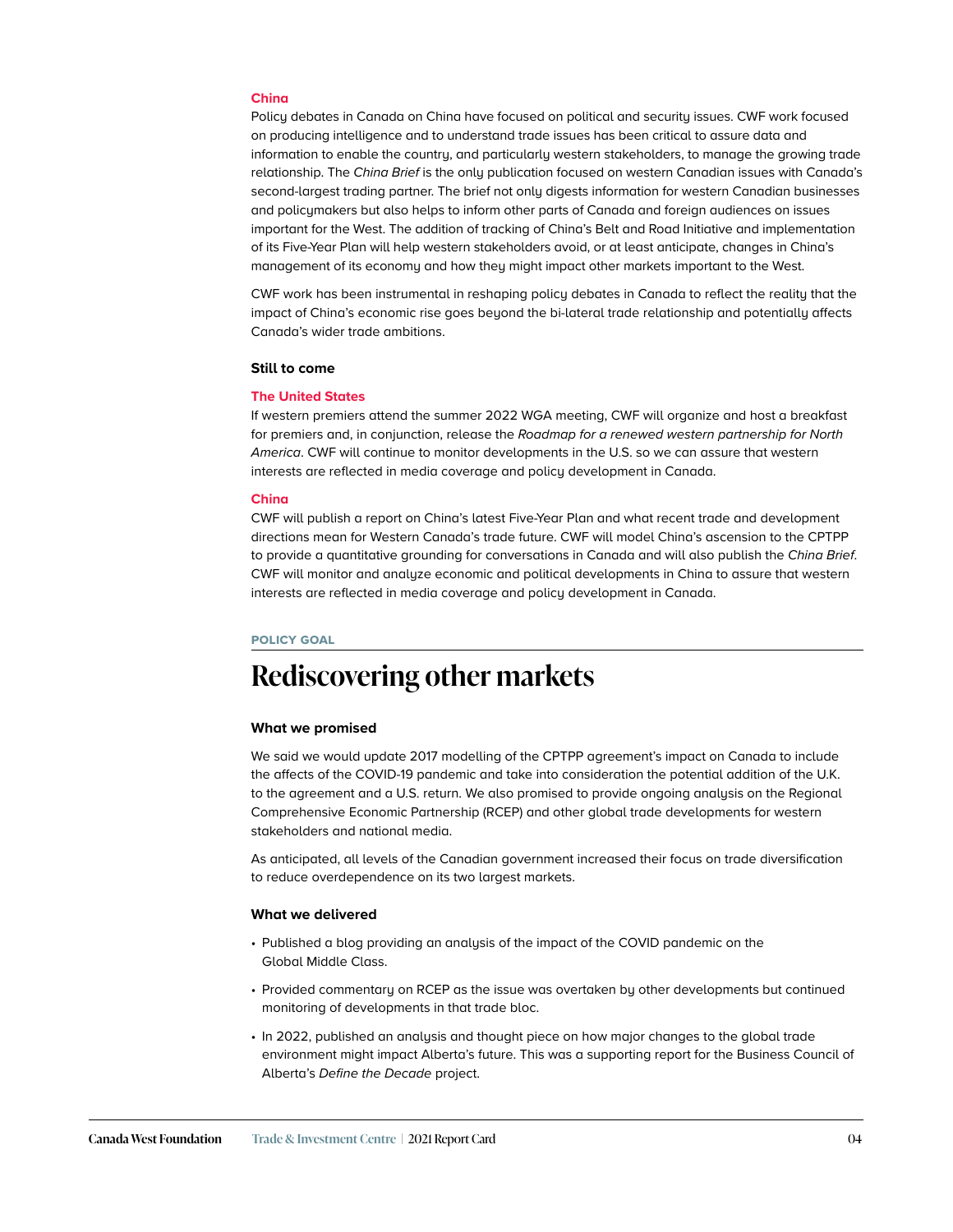- Wrote and published op-eds and commentary on U.K.'s accession to the CPTPP.
- Updating CPTPP modelling was delayed due to data and contracting issues. Modelling will likely be moved in-house for completion.
- Hosted a webinar on Western Canada and the developing Indo-Pacific policy framework.
- Launched, with the Asia Pacific Foundation of Canada, a new, on-line CPTPP Competitiveness Tracker tool to allow businesses and export support agencies to find tariff rates, expected export gains and major competitors.
- In partnership with Export Development Canada, the World Trade Centre Winnipeg, the Saskatchewan Trade Export Partnership, Edmonton Global and Calgary Economic Development, CWF developed and led a four-part speaker series that provided an advance look at upcoming foreign trade and investment challenges and opportunities in 2021 for western Canadian business policymakers. Talks included: *[The Rest of Asia: From ASEAN to CPTPP and RCEP](https://cwf.ca/research/publications/upcoming-events-trade-ahead-western-canada-speaker-series/)*, *Beyond Brexit, [Moving goods: Will this little piggy get to market?](https://cwf.ca/research/publications/upcoming-events-trade-ahead-western-canada-speaker-series/)* and *Mexico – The Other NAFTA Partner*.
- Monitored political, economic and trade-specific events in key global markets that impact western Canadian interests. This work allowed CWF to deliver media commentary, respond to short-notice requests to testify in parliament and position itself to provide ongoing public speaking and briefings for industry and elected officials.

• As the country and businesses in the West look beyond U.S. and Chinese markets, it is critical they have access to better and more relevant information. CWF has played a major role in providing this information.

#### **Still to come**

CWF will continue as a leading source of information and analysis on how China's economic rise impacts Canada's trade ambitions in global markets.

CWF will continue to partner with national and western export promotion agencies to develop unique information products that winnow analysis focused or dominated by the needs of other parts of Canada, to bring relevant, practical information targeted to western Canadian interests.

#### **policy goal**

### **Getting to market** Improving Canada's trade infrastructure

#### **What we promised**

We promised to model the impact of the CPTPP trade agreement on Canada's trade infrastructure to enable western provinces and stakeholders to more effectively engage the federal government and demonstrate to foreign markets that work is being done in Canada. The modelling will include pre- and post-COVID analysis.

We also said we would finish a strategic framework to guide trade infrastructure planning and prioritization in Canada including translating elements of Infrastructure Australia and other global best practices. These efforts include an aggressive public education campaign to raise awareness around the importance of improving trade infrastructure and turn policy recommendations from research into action.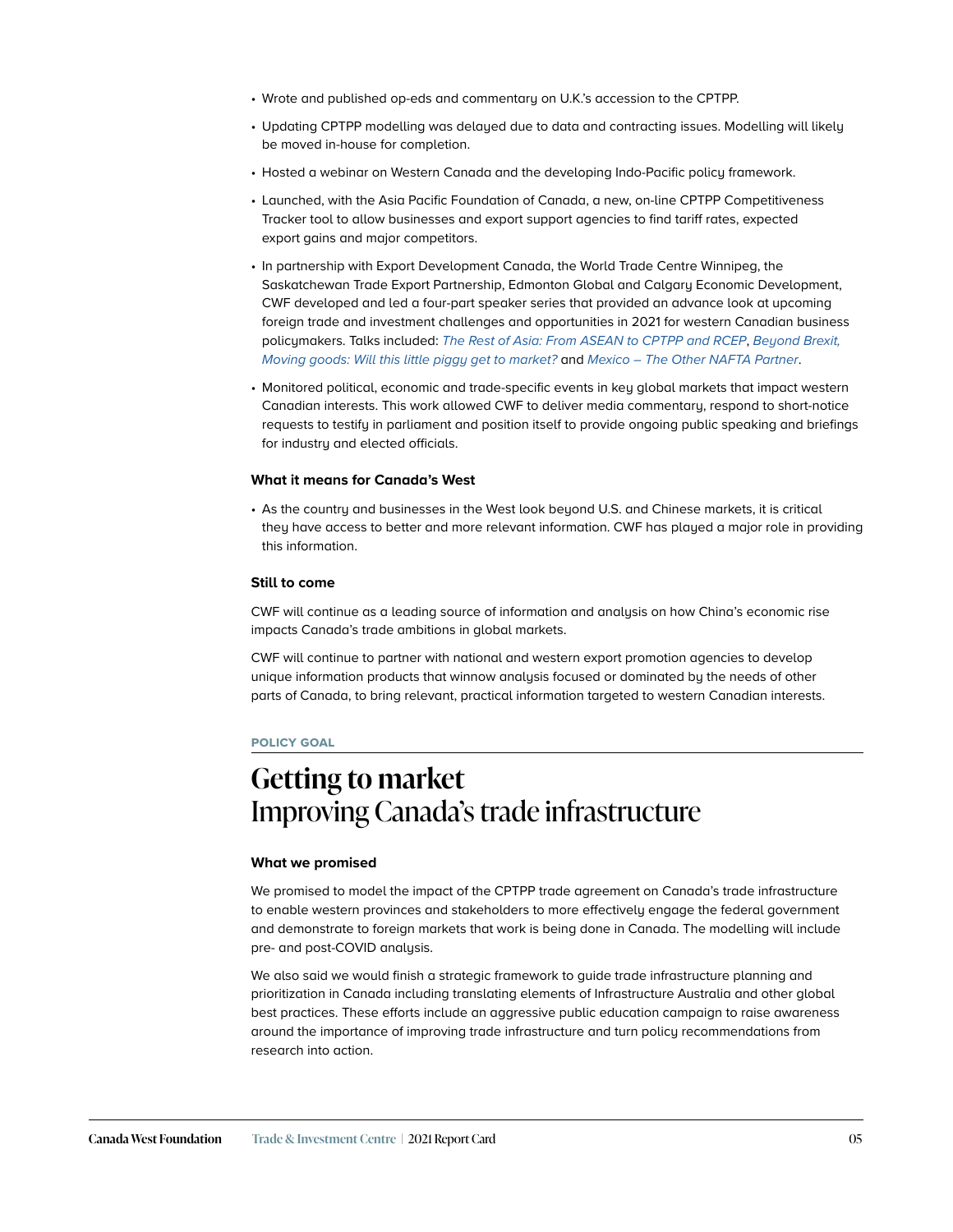A summit of New West Partnership premiers was planned for Winnipeg, Manitoba. We planned to wage an aggressive public education campaign to raise awareness around the importance of improving trade infrastructure and turn policy recommendations from research into action.

#### **What we delivered**

The importance of trade infrastructure has risen to public prominence because of COVID supply and production chain disruptions as well as flooding in B.C. The need for comprehensive solutions has not. This has made CWF work timely and important.

- Modelling was finished but not released. It is being held for new, post-COVID CPTPP modelling which was delayed.
- Over 2021, CWF Senior Fellow John Law, author of the strategic framework paper, conducted extensive consultations with shippers, transporters, and government officials including provincial ministers.
- We submitted evidence for Canada's National Infrastructure Assessment. Language and analysis from the submission has been echoed in federal government materials and reports.
- The framework report, *[From Shovel Ready to Shovel Worthy: The Path to a National Plan for the](https://cwf.ca/research/publications/new-report-from-shovel-ready-to-shovel-worthy/)  [Next Generation of Economic Growth](https://cwf.ca/research/publications/new-report-from-shovel-ready-to-shovel-worthy/)* was released in Q2 of 2022 accompanied by an ongoing national advocacy campaign.

#### **What it means for Canada's West**

Western Canada depends on exports even more than the rest of the country. Recent flooding in B.C. and the harm to global supply and production chains coupled with border blockades, have made the importance of trade infrastructure clear to the public. While the problems are understood the solutions are not. Western Canada's trade success hinges on ensuring that proper solutions are developed by the federal and provincial governments.

#### **Still to come**

In 2022 CTI will focus on advocacy for recommendations in the *Shovel Ready to Shovel Worthy* report. This will include extensive public speaking as well as continued meeting with government and industry.

CTI will model the economic impacts of China's ascension to the CPTPP agreement for Canada and North America and will also test a North America version of the *China Brief*.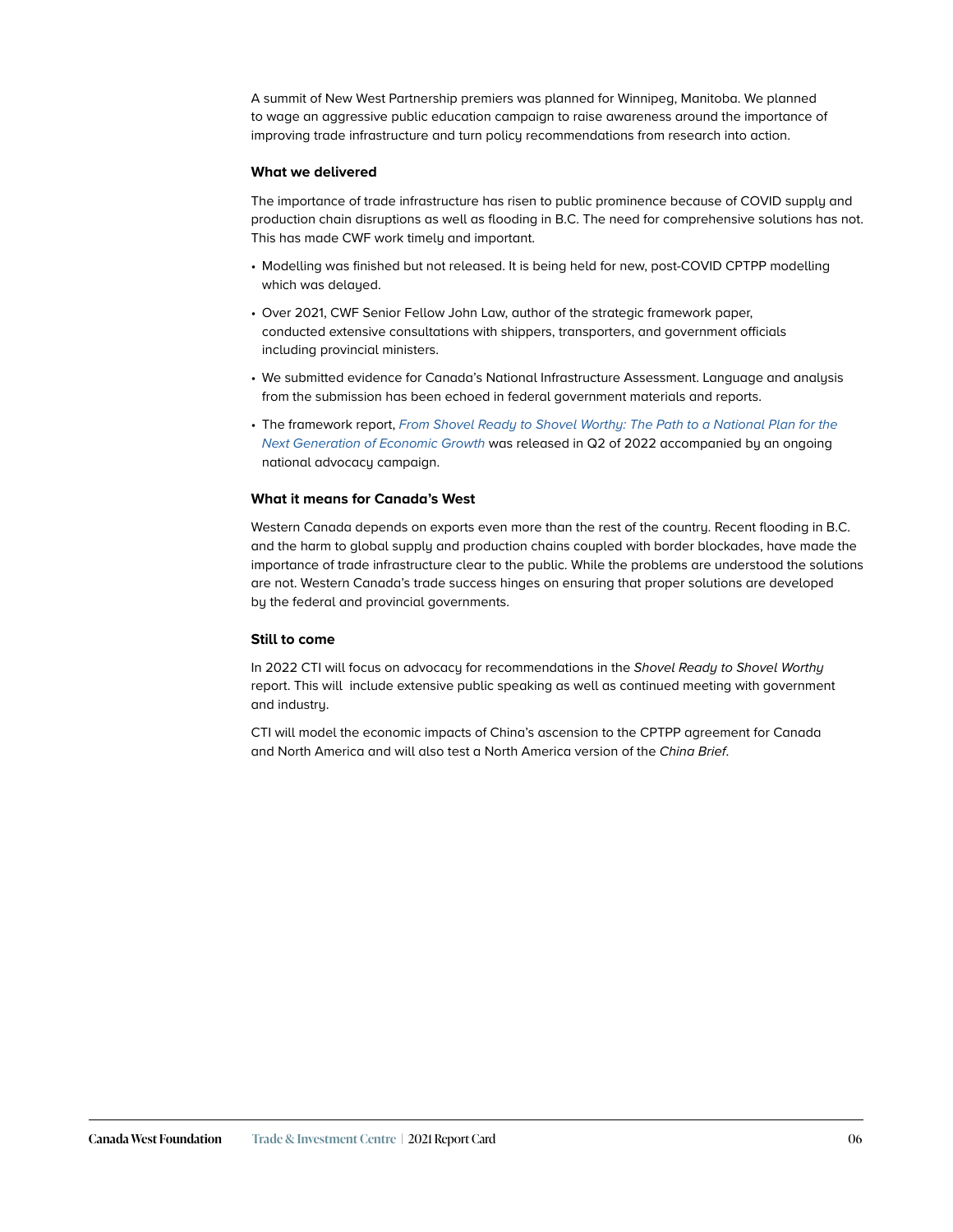## **2021 Report Card Human Capital Centre**

There was cause for excitement in the Human Capital Centre in Q1 of 2021. The early stages of the pandemic were over, adjustments to virtual work and learning had been made, the economy was in recovery and governments were interested in learning more about how the recent past would change the future of work and learning.

At the end of that quarter, the Centre received funding for two major, one-year projects: Alberta Young Talent Attraction and Retention, and Capacity and Collaboration in Civil Society. The necessary focus on these two important pieces of work slowed but did not stop progress on projects already underway.

#### **policy goal**

## **Skills, competencies and workforce development**

#### **Labour market transition**

#### **What we promised**

A critical aspect of a successful economy and investment attraction is a workforce with the right combination of skills and competencies. To achieve this goal, an adaptive pathway to connect labour market information, the verified competencies of the current workforce, and education and training is required. We promised to show how competency frameworks help government, post-secondary institutions and employers match today's workforce to tomorrow's jobs. The intent was to develop a project that would demonstrate this approach to investment attraction for communities that are in transition from one main industry sector to another – to ensure the local workforce can stay in place and access quality work opportunities.

- To replace a demonstration project, a paper, currently titled *Competency as Currency*, illustrating the form and function of the components of a competency-based system of workforce development has been written and reviewed. It will be updated and published in Q2 2022.
- A *[submission](https://cwf.ca/research/publications/submission-comments-on-the-people-centred-just-transition-discussion-paper/)*, prepared jointly with the Natural Resources Centre, was made to Natural Resources Canada's *People-centred Just Transition* discussion paper. Our submission emphasized the need for individuals to receive support to transition to new high-quality, well-paying jobs located close to their homes. We also wrote an op-ed for JWN's Daily Oil Bulletin on the topic.
- We published 13 *[Future of Work and Learning](https://cwf.ca/series/the-future-of-work-and-learning-brief/)* briefs that contributed to the public discourse on shifts within labour markets by providing news focused on training, education and evolving jobs.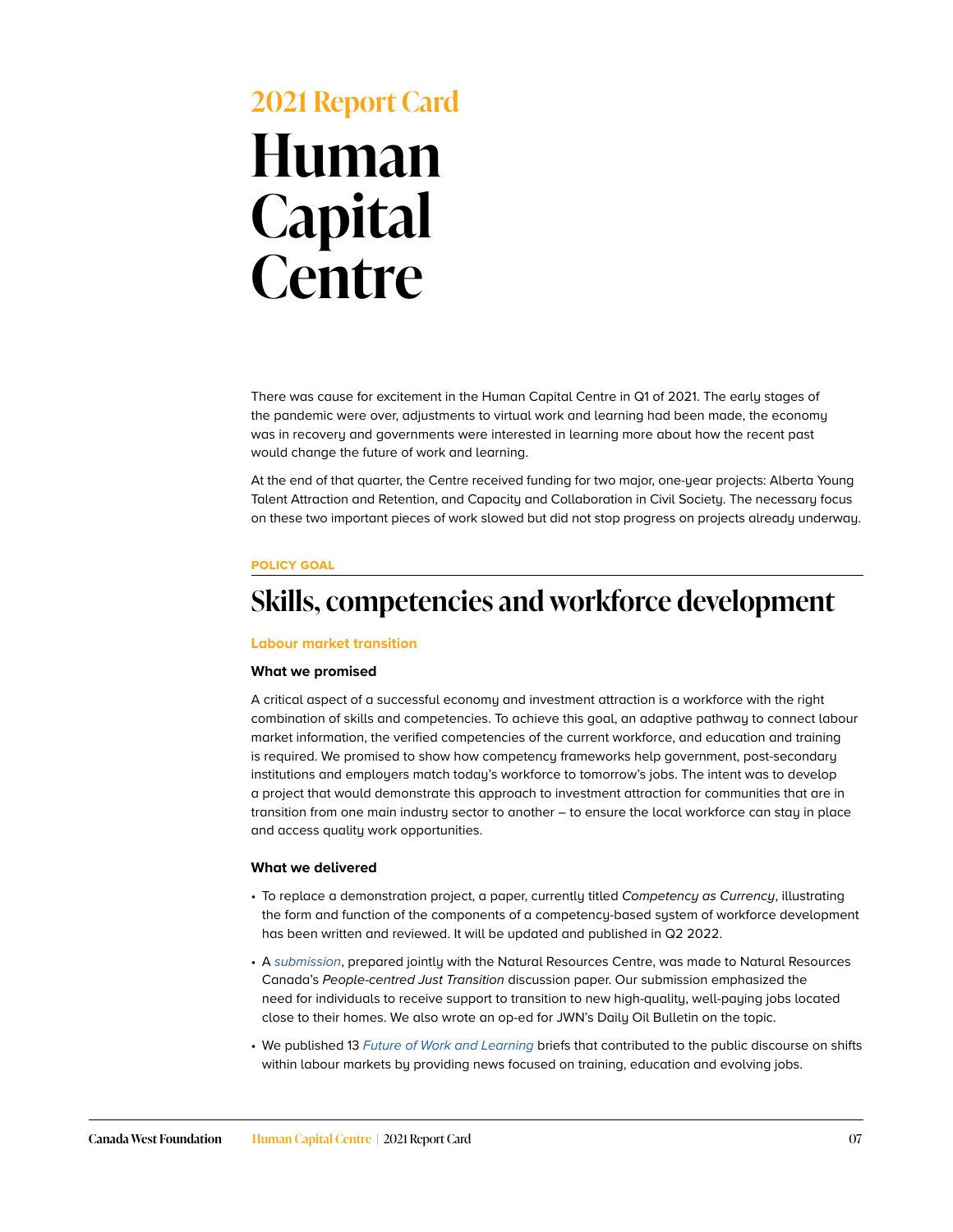Canadian employers have begun to ask for competencies rather than credentials to take the risk out of hiring new employees and manage their workforce. However, Canada does not have a competency-based system that is understood by all the stakeholders in workforce development. Our forthcoming paper meets this need and discusses what is needed to build this system. Ultimately, the West and Canada will have a better approach to development of the workforce. This approach will be especially important in the reattachment to the workforce of individuals whose jobs are displaced by energy transformation. These workers must not be left behind as the economy shifts.

#### **Competency frameworks**

#### **What we promised**

A follow-up paper to our 2017 publication, *[Matchup: A case for pan-Canadian competency](https://cwf.ca/research/publications/matchup-a-case-for-pan-canadian-competency-frameworks/)  [frameworks](https://cwf.ca/research/publications/matchup-a-case-for-pan-canadian-competency-frameworks/)*, was in the works for 2021. This paper adds to our research about the desired architecture for these frameworks, which are the basis of a competency-based system of workforce development, and discusses how to engage employers to ensure frameworks are accurate, relevant and useful tools that assist firms to better match people with jobs.

#### **What we delivered**

• A draft of this paper has been written and will be further updated for publication in summer 2022.

#### **What it means for Canada's West**

Employers want a competent workforce – people who can do the tasks of the jobs for which they are hired. Unfortunately, employers have difficulty articulating the competencies they require and the level of skill needed. Competency frameworks provide employers with a common foundation from which to customize requirements of company specific jobs.

#### **Collaborative competencies for Civil Society**

#### **What we promised**

Canada has more than 170,000 charitable and non-profit organizations which account for roughly 10 per cent of GDP and employ more than two million workers. We promised that if funding permitted, we would build competency frameworks and look at capacity issues related to collaborative competencies for this vital pillar of the Alberta economy.

- In late Q1 of 2021, we were awarded funding from Alberta Community and Social Services' Civil Society Fund to examine collaborative capacity within Alberta's non-profit social services sector. To date we have identified a continuum of collaborative capacity, developed a series of case studies that illustrate this continuum and created a matrix that outlines how organizations can determine their next best collaborative engagement.
- In addition, work has begun to help organizations in the youth serving sub-sector assess their capacity to collaborate and to build competency frameworks that will help guide their hiring and human resource management across a city-wide collaborative effort to improve outcomes for Opportunity Youth (young people not currently in school or employed).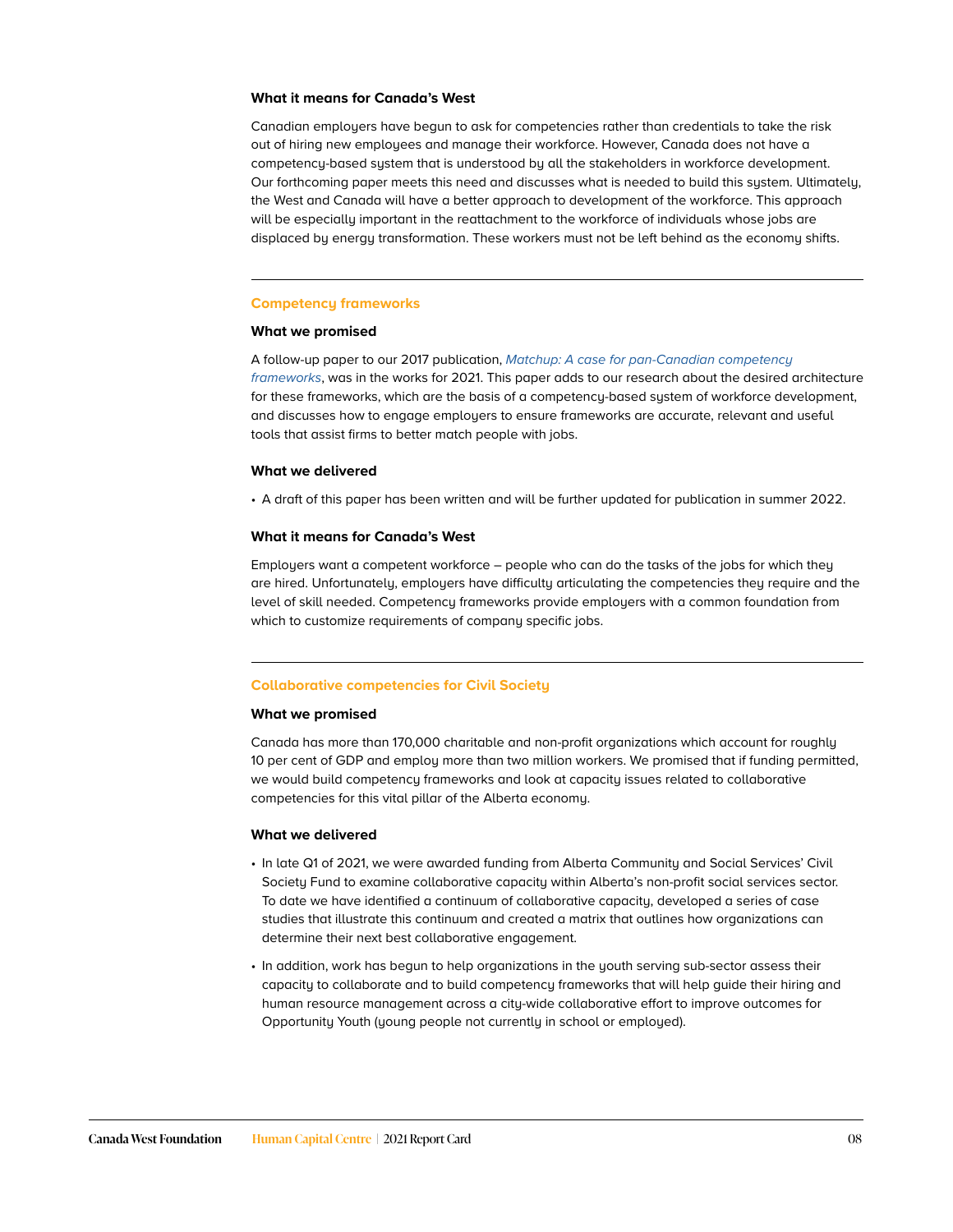• One of the most persistent barriers to collaboration and successful long-term outcomes for the social services sector is the constant competition for funding. A paper that discusses a new way to finance social solutions was written in 2021 and was published in April 2022, *[Financing Social](https://cwf.ca/research/publications/new-report-financing-social-solutions-through-outcomes-procurement/)  [Solutions through Outcomes Procurement](https://cwf.ca/research/publications/new-report-financing-social-solutions-through-outcomes-procurement/)*.

#### **What it means for Canada's West**

An understanding of the capacity of, and competencies required for, social service sector non-profit organizations to collaborate will assist the sector to improve outcomes for the clients they serve. Our work in Alberta will resonate with the civil society sector in other provinces across the West.

#### **policy goal**

## **Effective and efficient workforce development**

#### **Micro credentials**

#### **What we promised**

Micro credentials are touted as one way to ensure that new hires have the exact skills that employers need. We promised to discuss the work that must go into the development of micro credentials and ways to ensure that employers can recognize the specific micro credentials that meet their needs.

#### **What we delivered**

• [Micro Credentials: Small qualifications, big deal](https://cwf.ca/research/publications/what-now-micro-credentials-small-qualifications-big-deal/) was published in September 2021. This What Now? brief discusses 10 actions needed to ensure that micro credentials meet the needs of employers and create value for their holders and the institutions and other organizations that award them.

#### **What it means for Canada's West**

Governments across the West and the country have budgeted millions of dollars for post-secondary institutions to develop micro credentials. Many of these small qualifications are not tied directly to the needs of employers, nor do they provide assurance that the holder can actually perform the associated tasks. The actions outlined in the *What Now?* brief make very clear what needs to be done to ensure budgets are not wasted and that micro credentials become a valuable component of the workforce development system.

#### **Youth attraction and retention**

#### **What we promised**

The continued exodus of young people from Alberta became a noticeable problem in 2020. We promised, if funding permitted, to take a closer look at numbers across the West to determine what this might mean for the western economy in the future and how stakeholders might work together to make the province more attractive for young people. In early 2021, we were awarded funding from Prairies Economic Development Canada (PrairiesCan) to research and analyze the social and environmental challenges and opportunities Alberta faces in retaining and attracting young talent to the province.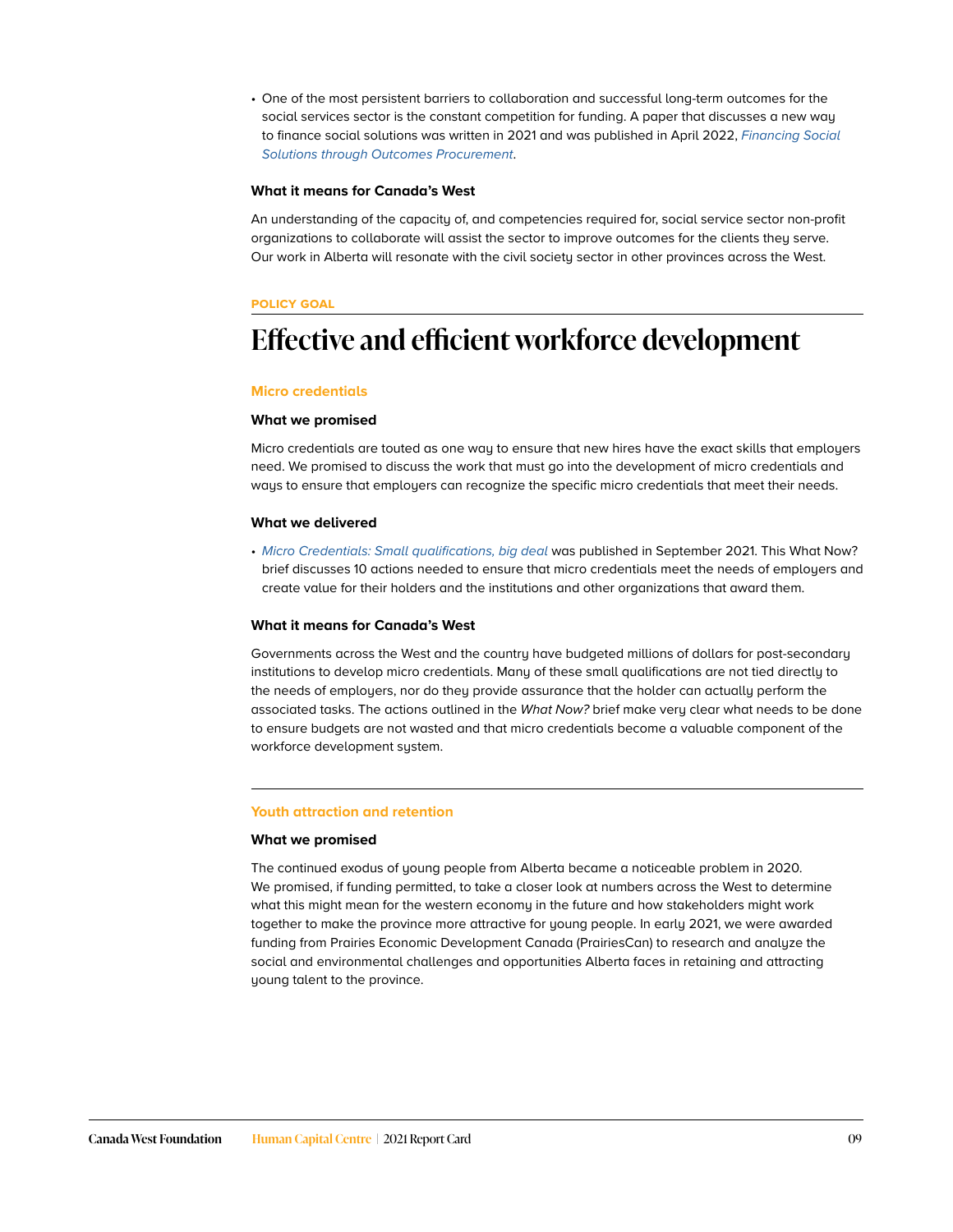#### **What we delivered**

• This project combined both primary and secondary research. First, we established that youth were leaving and, just as concerning, not coming to Alberta. The trend was alarming, especially since Alberta has experienced net average in-migration of 8,000 youth annually over the last 50 years. While examining these numbers, we also looked at migration trends for all the West and the economics that might drive this migration. The results of the migration and economics research will be published in early 2022 as *[The Young are Restless: Western youth migration](https://cwf.ca/research/publications/new-report-the-young-are-restless-western-youth-migration/)*.

Primary research on what drives the migration besides economic factors included 12 focus groups and a survey totalling 2,000 young adults in Alberta (1,100), Vancouver (400), Toronto (400) and Kitchener-Waterloo (100). Social media sentiment analysis and segmentation analysis of the survey results completed the research.

Our findings showed that when young adults choose a place to live, they consider their individual values as much as economic factors including job opportunities. There is a pervasive perception among young people in Alberta, and also in Toronto and Vancouver where many youth are not very familiar with Alberta, that the province does not offer a diversity of job opportunities or career pathways. As well, youth perceive that Alberta lacks vibrancy – a personal combination of outdoor experiences, arts and culture and other quality of life factors – and that the province is not welcoming and inclusive of diversity.

The report makes recommendations designed to overcome these perception issues and to ensure that youth build the competencies and networks that help them feel they have a future in Alberta.

• The final report for this project was submitted to PrairiesCan in November 2021 and the public report, *[Work to Live: Alberta Youth Mobility](https://cwf.ca/research/publications/new-report-work-to-live-alberta-youth-mobility/)*, was published in 2022.

#### **What it means for Canada's West**

These two reports make clear that the Prairie provinces have a problem keeping youth at home, while B.C. attracts many young adults. This demographic perceives that choice of place reflects their values and identity. The Prairies must work to break traditional stereotypes and overcome perception issues that do not reflect the reality that these provinces are vibrant, affordable and economically attractive places to build a life.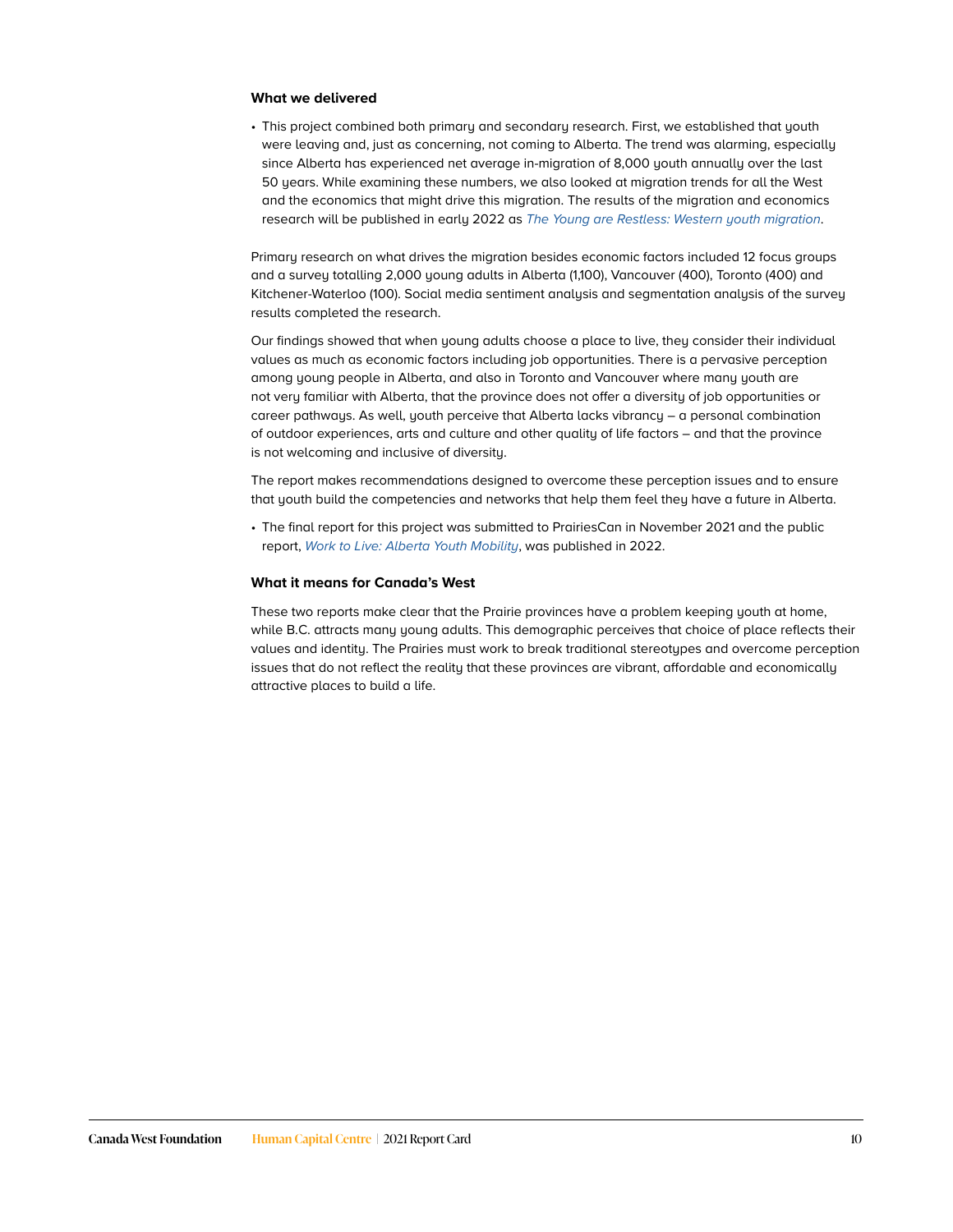## **2021 Report Card Natural Resources Centre**

#### **policy goal**

## **Carbon and climate policies that benefit the West**

#### **What we promised**

As home to many energy-intensive, high-emissions industries, Western Canada is particularly sensitive to the effects of carbon and climate policies. While a well-designed policy environment can enhance the West's ability to achieve emissions reduction goals, we need to be wary of policy approaches that create confusion, increase costs, reduce competitiveness and undermine climate outcomes. In 2021, we promised to continue to focus on what works and what doesn't when it comes to climate policy in the West.

- We published a brief to explain the federal government's changes to the proposed Clean Fuel Standard. The brief is an update to our 2020 report, *[A Citizen's Guide to the Clean Fuel Standard](https://cwf.ca/research/publications/report-a-citizens-guide-to-the-clean-fuel-standard/)*, and provides an explanation of the proposed changes and of the government's economic analysis of the proposed legislation.
- We started to analyze what a just transition looks like for Western Canada. In collaboration with CWF's Human Capital Centre, we submitted *[comments](https://cwf.ca/research/publications/submission-comments-on-the-people-centred-just-transition-discussion-paper/)* to Natural Resources Canada's *Peoplecentred Just Transition* discussion paper, and we wrote an op-ed for the *Daily Oil Bulletin* on the topic.
- We delivered four presentations summarizing Canadian environmental and climate legislation for a variety of industry groups, one presentation on the effects of U.S. policy on the environment and energy sector, one presentation on the impact of Canadian policy on carbon capture and storage (CCS) development, and one presentation on the usefulness of Canada's *Impact Assessment Act* in making decisions regarding climate change.
- We hosted an Arthur J.E. Child Pop-up Policy event on *[The Global Energy Crisis: What's going on](https://cwf.ca/research/publications/upcoming-event-global-energy-crises-whats-going-on-what-does-it-mean-for-canada/)  [and what does it mean for Canada?](https://cwf.ca/research/publications/upcoming-event-global-energy-crises-whats-going-on-what-does-it-mean-for-canada/)* We hosted a panel of four experts who discussed the impacts of Europe's energy shortages on the Canadian energy and resource sectors, and on Canadian consumers of natural gas. This event was attended by 132 people and resulted in additional media interviews on the topic.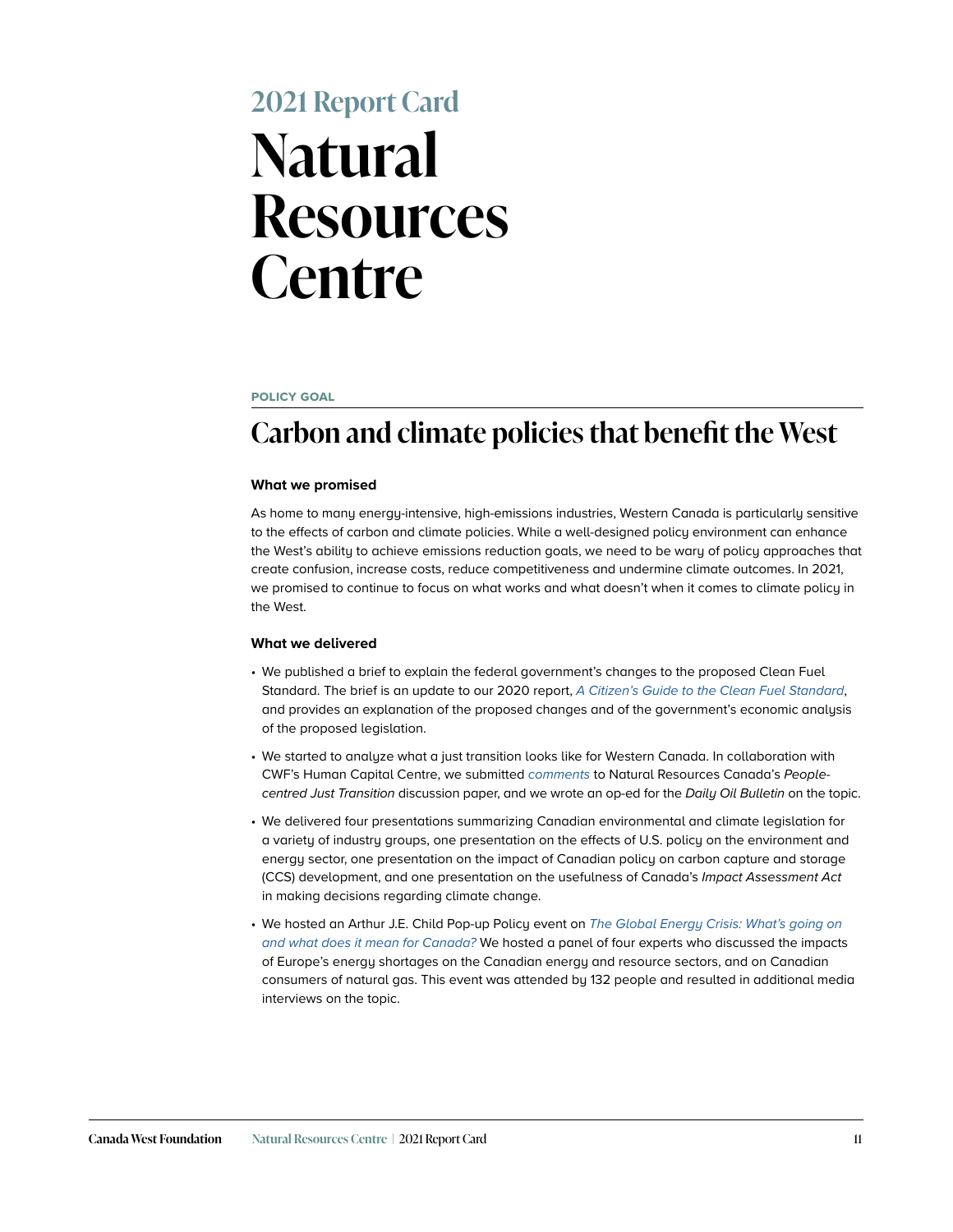- We started work on a project to examine how to boost Indigenous groups' participation in carbon offset projects as a way to both reduce emissions and contribute to economic reconciliation and self-governance.
- Through the Energy Futures Policy Collaborative, we helped advance the concept of future-fit hydrocarbons and define the role of public policy for attracting investment into this novel set of industries that are built on the assets and expertise of hydrocarbon sectors that provide new offerings, feed new commodity markets and are compatible with climate change targets.

Western Canada's industry mix makes it disproportionately sensitive to the impacts of climate and carbon policy when compared to the rest of Canada. Our research and recommendations to government encourage a balanced approach that considers environmental performance objectives alongside economic prosperity.

#### **Still to come**

In 2022 we will continue our work on offsets and their potential to contribute to economic reconciliation among Canada's Indigenous peoples. We will also continue to create an understanding of what a just transition looks like for Western Canada and the potential impacts of energy system transformation on communities and regions. And we will produce a briefing on federal and provincial methane reduction commitments and how likely we are to meet those emissions reduction targets.

#### **policy goal**

## **Responsible energy for the future**

#### **What we promised**

The energy sector is rapidly transforming to one that promises to be cleaner, greener and more efficient. In 2021, we promised to help Canadians understand what responsible energy development should look like and to advocate for choices that make sense both locally and globally.

- We continued our work in Environmental, Social and Governance (ESG) by publishing a first-ofits-kind report titled *[ESG and the Canadian Energy Sector](https://cwf.ca/research/publications/report-esg-and-the-canadian-energy-sector/)*. The report comprised a benchmarking analysis of the ESG practices in four energy subsectors (oil and gas, pipelines, electric utilities and renewables) and provided recomendations for energy companies and governments as they move into this area.The report garnered a lot of positive attention and results were shared through seven roundtables and presentations to audiences in energy and non-energy industries.
- We provided an analysis for the Canadian Energy Regulator (CER) on how ESG intersects with the agency's regulatory mandate and strategic priorities.
- The *[Energy Innovation Brief](https://cwf.ca/series/energy-innovation-brief/) (EIB)* entered its second year. The brief highlights innovations in the energy sector and broadens subscriber understanding of sustainable energy. Eight issues of the *EIB* were published in 2021 — including special issues on hydrogen, carbon capture, utilization and storage (CCUS), and our first takeover issue hosted by the organization Young Women in Energy. The *EIB* received a positive response for the second year in a row and our subscriber base grew from about 300 in 2020 to over 450 in 2021.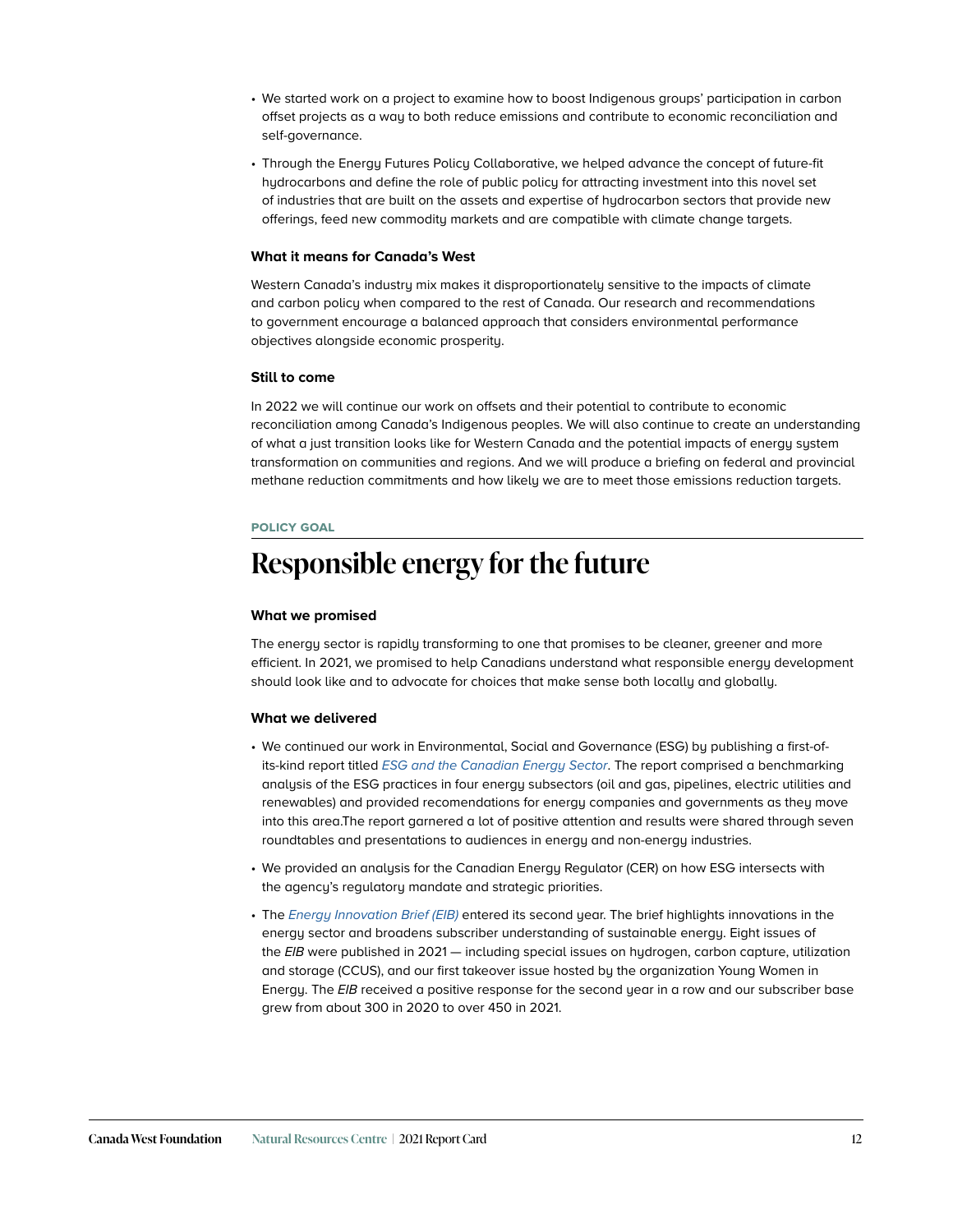- We hosted an Arthur J.E. Child POP UP POLICY event *[Lessons from the North Sea: A just](https://cwf.ca/research/publications/cwf-arthur-j-e-child-pop-up-policy-lessons-from-the-north-sea-a-just-transition-plan-for-a-low-carbon-future/)  [transition plan for a low-carbon future](https://cwf.ca/research/publications/cwf-arthur-j-e-child-pop-up-policy-lessons-from-the-north-sea-a-just-transition-plan-for-a-low-carbon-future/)*. Our panelists shared the U.K.'s plans for increasing low-carbon energy production and boosting economic output while reducing oil and gas production from the North Sea.
- We spoke to a wide variety of audiences on various aspects of responsible energy development, including a panel presentation at the Canada Energy Dialogues on the present and future of the energy industry in Canada, an appearance on the Canadian Heavy Oil Association's *Over a Barrel* podcast to discuss future-fit hydrocarbons, and a panel discussing the possibilities open to Alberta as we transition to cleaner forms of energy.
- We wrote an op-ed titled [When shutting down the world isn't enough to fight climate change.](https://cna.ca/2021/03/17/when-shutting-down-the-world-isnt-enough-to-fight-climate-change-why-nuclear-why-now/)  *[Why nuclear?](https://cna.ca/2021/03/17/when-shutting-down-the-world-isnt-enough-to-fight-climate-change-why-nuclear-why-now/) Why now?* that discussed the value that could be provided by nuclear power and small modular reactors in achieving Canada's climate change goals.
- In 2021 we planned and in 2022 delivered, *[Energy Jobs of the Future: Exploring careers in](https://cwf.ca/research/publications/cwf-virtual-event-energy-jobs-of-the-future/)  [a changing sector](https://cwf.ca/research/publications/cwf-virtual-event-energy-jobs-of-the-future/)*, a major webinar which brought together a broad cast of energy industry experts to support the younger generation as it prepares to be part of the energy workforce in an environmentally sustainable world. Participating in the event were 32 speakers representing industry, SMEs and post-secondary and training organizations and 261 attendees.

As the world turns its attention to increasing sustainable energy practices, it is important to understand all aspects of responsible energy development including renewables, low carbon fossil fuels, nuclear, carbon management, and more. In the West we have an opportunity to change the narrative surrounding our resource and fossil fuel development and become world leaders in low carbon energy. The Canada West Foundation's work continues to highlight the advancements made in Western Canada and ensures new policy is implemented in a way that fosters further responsible development.

#### **Still to come**

In 2022 we will continue to focus on the rapid development of ESG with a paper looking at how federal, provincial and municipal governments can respond and take action with an ESG lens. And we will continue to produce policy recommendations for how the West and Canada can best capitalize on emerging opportunities with nuclear energy, hydrogen, a more integrated electricity grid, carbon capture and storage and other evolving technologies.

#### **policy goal**

## **Profiting from cleantech innovation**

#### **What we promised**

Cleantech innovation is vital to Canada's transition to a more environmentally friendly and economically viable energy sector. Fortunately, Western Canada is a community rich with innovators. In 2021 we promised to focus on areas where policy decisions play a central role in either bolstering success or creating challenges for cleantech innovators.